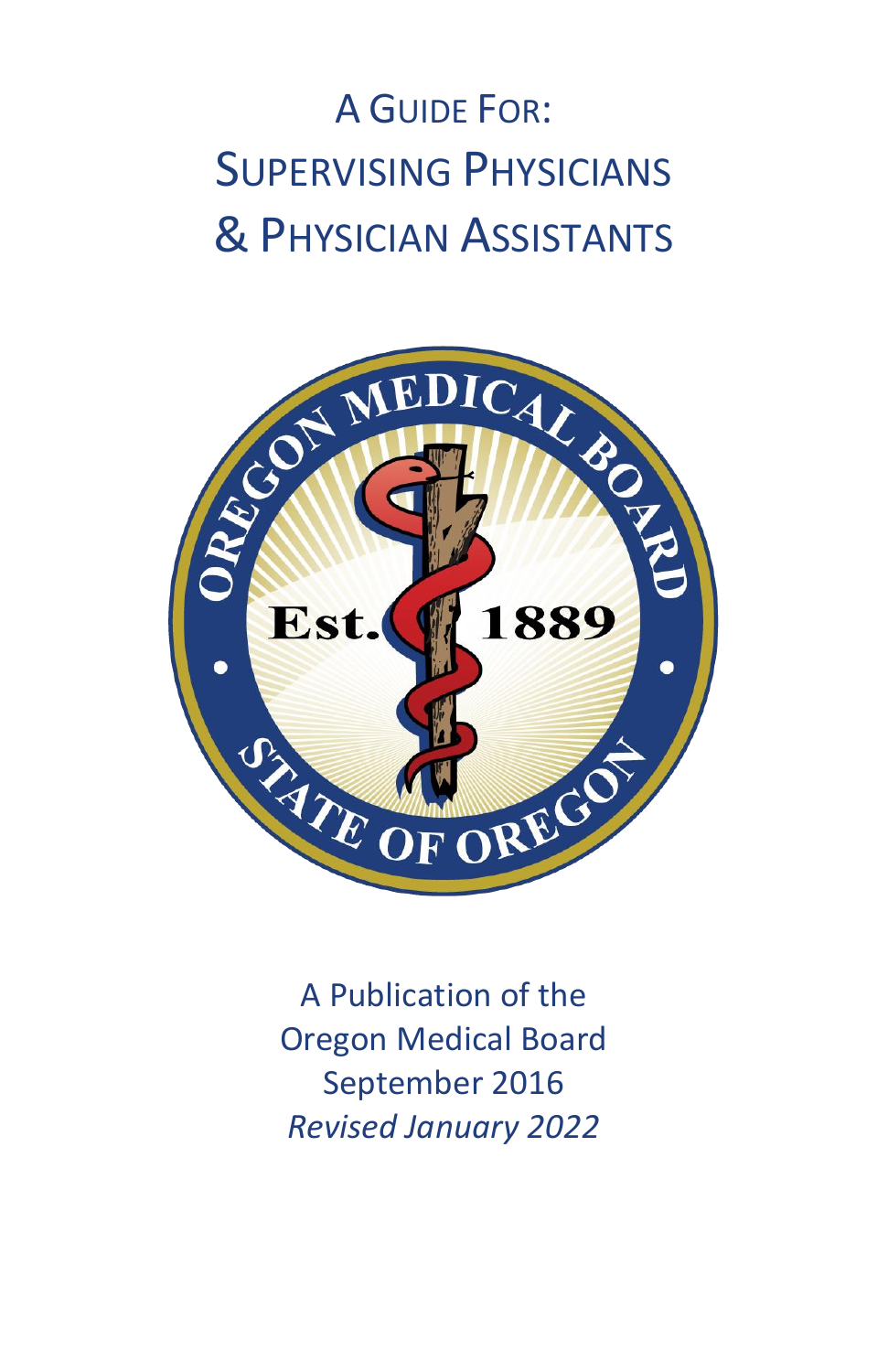

**Medical Board** 1500 SW 1st Avenue. Suite 620 Portland, OR 97201-5847  $(971) 673 - 2700$ FAX (971) 673-2670 www.oregon.gov/omb

Dear Oregon Physician and Physician Assistant:

Thank you for expanding medical care to Oregonians through your collaborative health care team.

This Guide for Supervising Physicians & Physician Assistants has been created for an easy, quick reference to some of the laws related to physician assistants and supervising physicians. Understanding these laws will help ensure your successful practice.

For complete regulations on licensure and supervisory relationships, please review the current laws online. Links are provided at the end of this booklet. We welcome you to contact the Board with additional questions.

On behalf of the Board, we wish you the best with your newly established health care team.

Sincerely,

Nicole Krishnaswami, JD Executive Director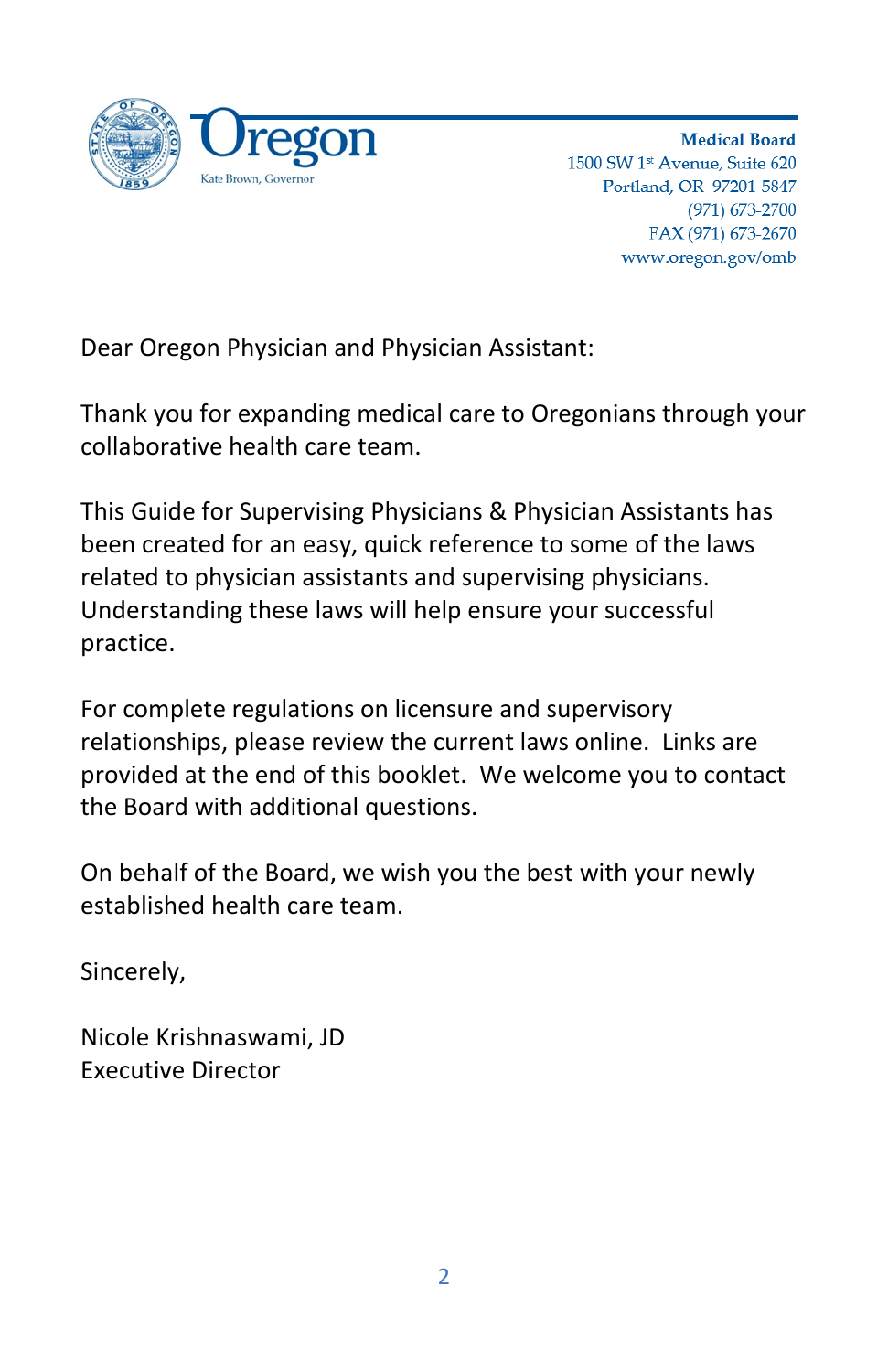| <b>TABLE OF CONTENT</b>                                | <b>PAGE</b> |
|--------------------------------------------------------|-------------|
| <b>INTRODUCTION</b>                                    | 4           |
| <b>SUPERVISING PHYSICIANS</b>                          | 5           |
| <b>PRACTICE AGREEMENTS</b>                             | 7           |
| <b>AUTHORITY TO PRESCRIBE, ADMINISTER, DISPENSE</b>    | 9           |
| <b>OTHER AUTHORITY</b>                                 | 11          |
| <b>IDENTIFICATION</b>                                  | 11          |
| <b>RATIOS</b>                                          | 11          |
| <b>SUPERVISING PHYSICIAN ORGANIZATION (SPO)</b>        | 12          |
| <b>AGENTS</b>                                          | 13          |
| <b>LOCUM TENENS ASSIGNMENTS</b>                        | 13          |
| <b>PRECEPTORSHIPS - PA STUDENTS</b>                    | 14          |
| <b>MEDICAL PRACTICE ACT &amp; ADMINISTRATIVE RULES</b> | 14          |
| <b>ADMINISTRATIVE RULES</b>                            | 14          |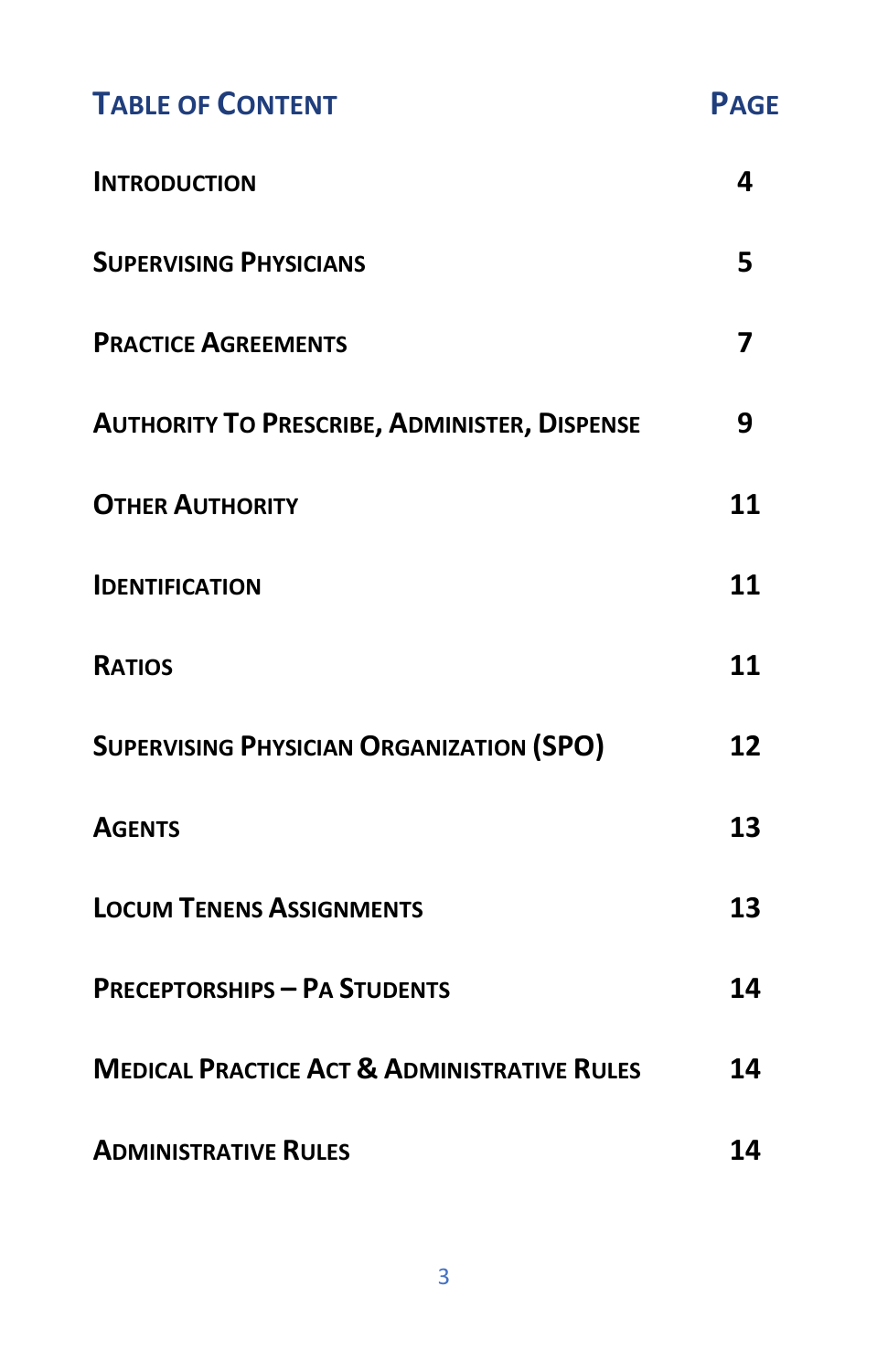## **INTRODUCTION**

The physician assistant (PA) profession is founded on the principle of collaborative, team practice with physicians. PAs may provide many medical services. For example, PAs perform physical examinations, diagnose and treat illnesses, order and interpret lab tests, perform procedures, and assist in surgery. As a result, PAs increase patient access to quality medical care.

The Oregon Medical Board (OMB or Board) is responsible for PA licensure and practice regulations. These regulations are set forth to encourage the appropriate use of PAs to extend high quality medical care to more people throughout Oregon. (ORS 677.500, OAR 847-050-0005)

#### **Definitions** (ORS 677.495, OAR 847-050-0005)

- (1) Physician assistant (PA): A person qualified by education, training, experience, and personal character to provide medical services under the direction and supervision of a physician.
- (2) Supervising physician: A physician licensed to practice medicine in Oregon who supervises a PA.
- (3) Supervising physician organization (SPO): A group of supervising physicians that collectively supervises a PA.
- (4) Agent: A physician designated in writing by the supervising physician who provides direction and regular review of the medical services of a PA when the supervising physician is unavailable for short periods of time, such as but not limited to when the supervising physician is on vacation.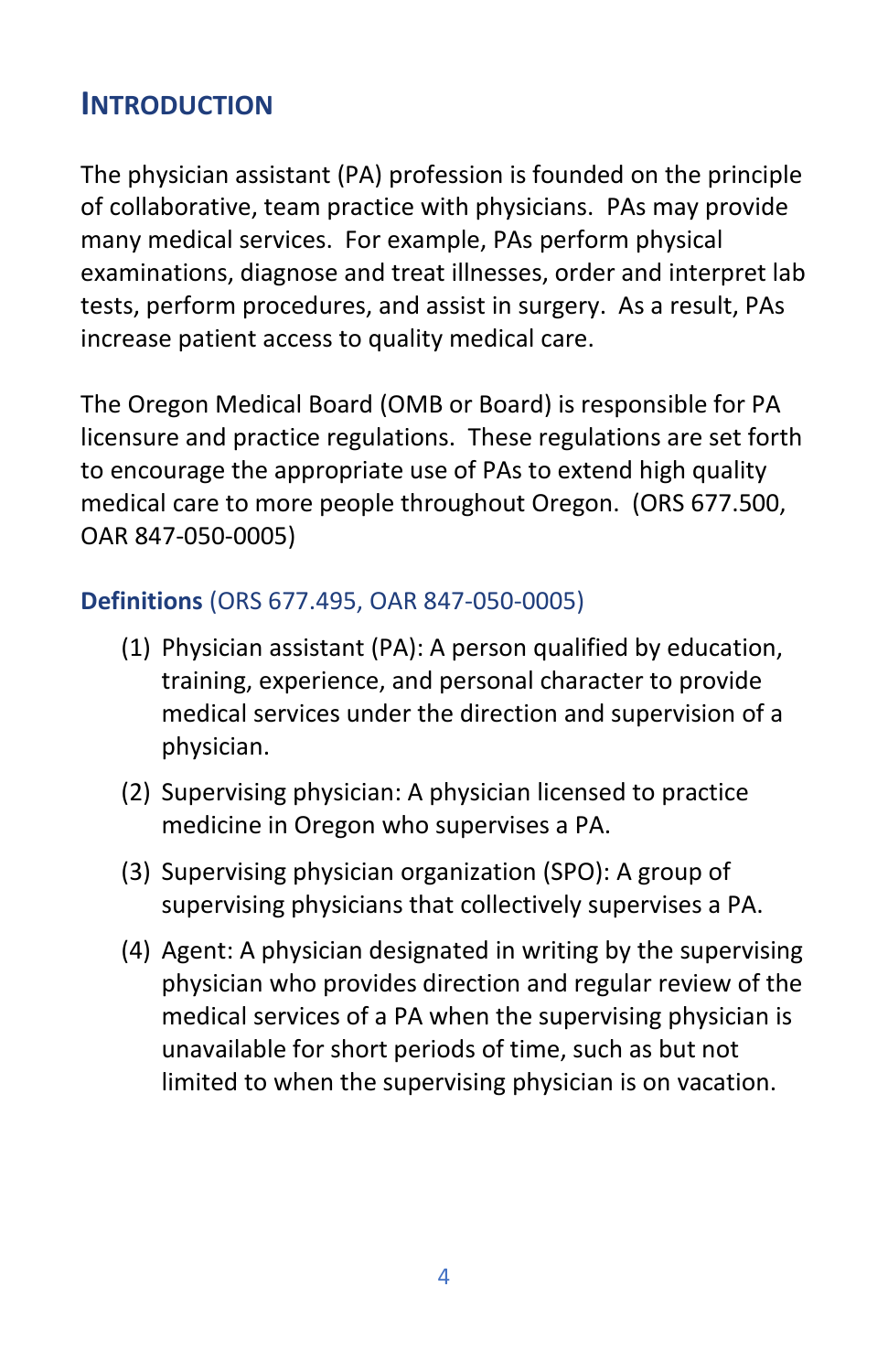## **SUPERVISING PHYSICIANS**

#### **Applying to be a Supervising Physician** (ORS 677.510, OAR 847- 050-0027, 847-050-0037)

Prior to using the services of a PA, a physician must be approved as a supervising physician. To apply, a physician must submit an online application, pass a 20-question open-book exam on supervising physician requirements and responsibilities, and submit the application fee. This is a one-time application; physicians do not need to renew this approval.

In most cases, the Board approves or rejects an application within seven (7) working days. However, a decision may be delayed if the physician is under a Board investigation.

**Apply to be a supervising physician at<http://omb.oregon.gov/login>**

#### **Responsibilities** (ORS 677.495, OAR 847-050-0005, 847-050-0010, 847-050-0035, 847-050-0037, 847-050-0040)

The supervising physician provides direction and regular review of the medical services provided by the PA and is responsible for the medical services provided by the PA at all times. A PA's performance of unauthorized medical services is a violation of the Medical Practice Act; both the supervising physician and the PA may be subject to disciplinary action. The supervising physician must furnish reports, as required by the Board, on the performance of the PA. These responsibilities are personal and cannot be transferred to a corporation or partnership. See also, "Supervision."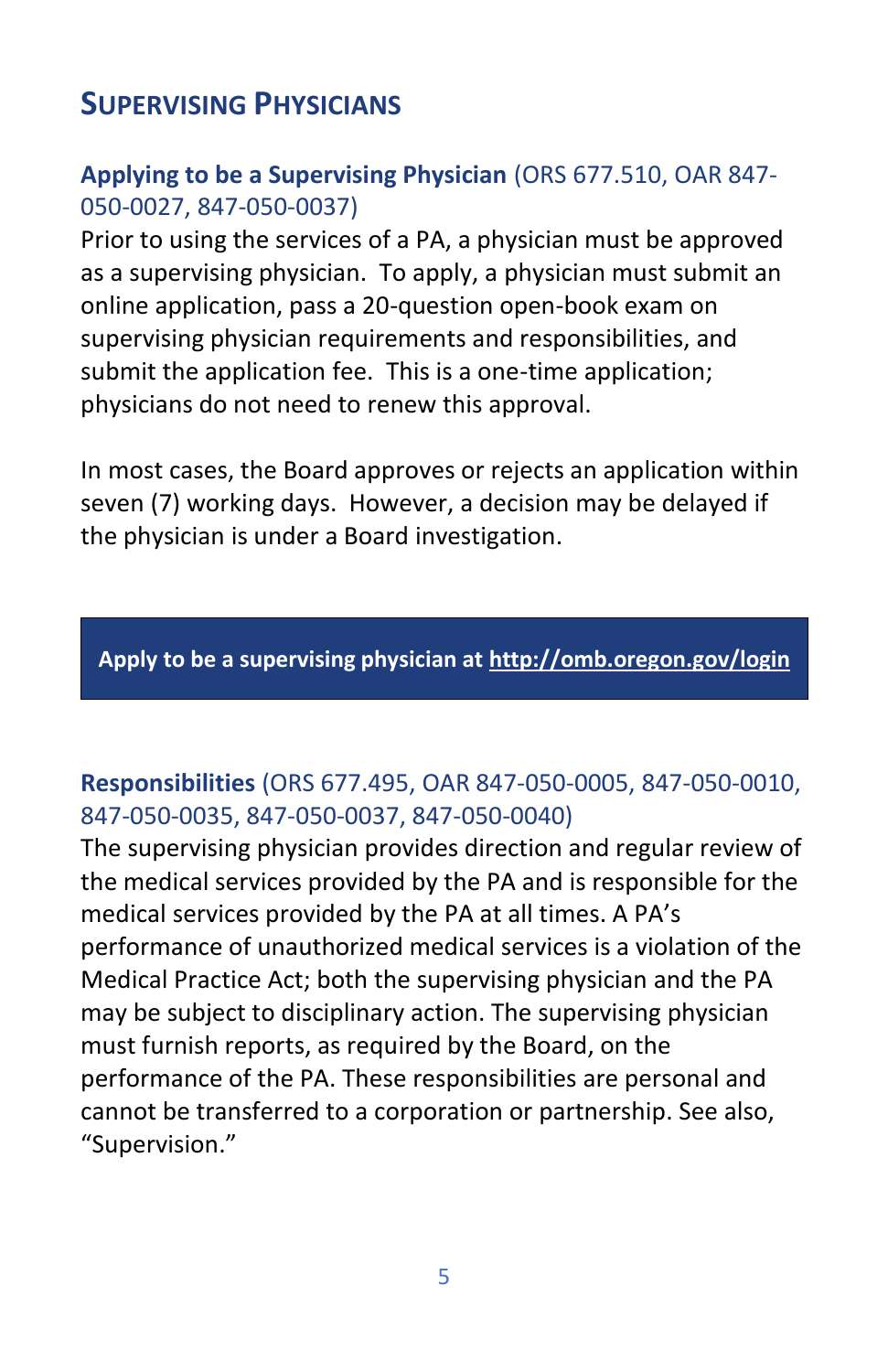#### **Competence and Scope of Practice** (ORS 677.510, 677.515, OAR 847-050-0035, 847-050-0040)

The supervising physician must ensure that the PA is competent to perform the duties. The duties must be within the scope of practice of the PA.

#### **Supervision** (ORS 677.495, 677.510, 677.515, OAR 847-050-0010, 847-050-0037)

Supervision requires overseeing and accepting responsibility for the medical services provided by a PA, including regular and routine oversight and chart review. The proximity of the supervising physician and the means of supervision must be appropriate for the medical services provided and the competency of the PA. The level of supervision should be indicated in the practice agreement:

- (1) General Supervision: The supervising physician is not onsite with the PA, but is available for direct communication, either in person, by telephone or by other synchronous electronic means.
- (2) Direct Supervision: The supervising physician is in the facility while the PA is practicing.
- (3) Personal Supervision: The supervising physician is at the PA's side, personally directing the action of the physician assistant.

Supervision also requires the supervising physician to:

- Be available for direct communication at all times (in person, by phone, or through other synchronous electronic means).
- Review a percentage of patient charts.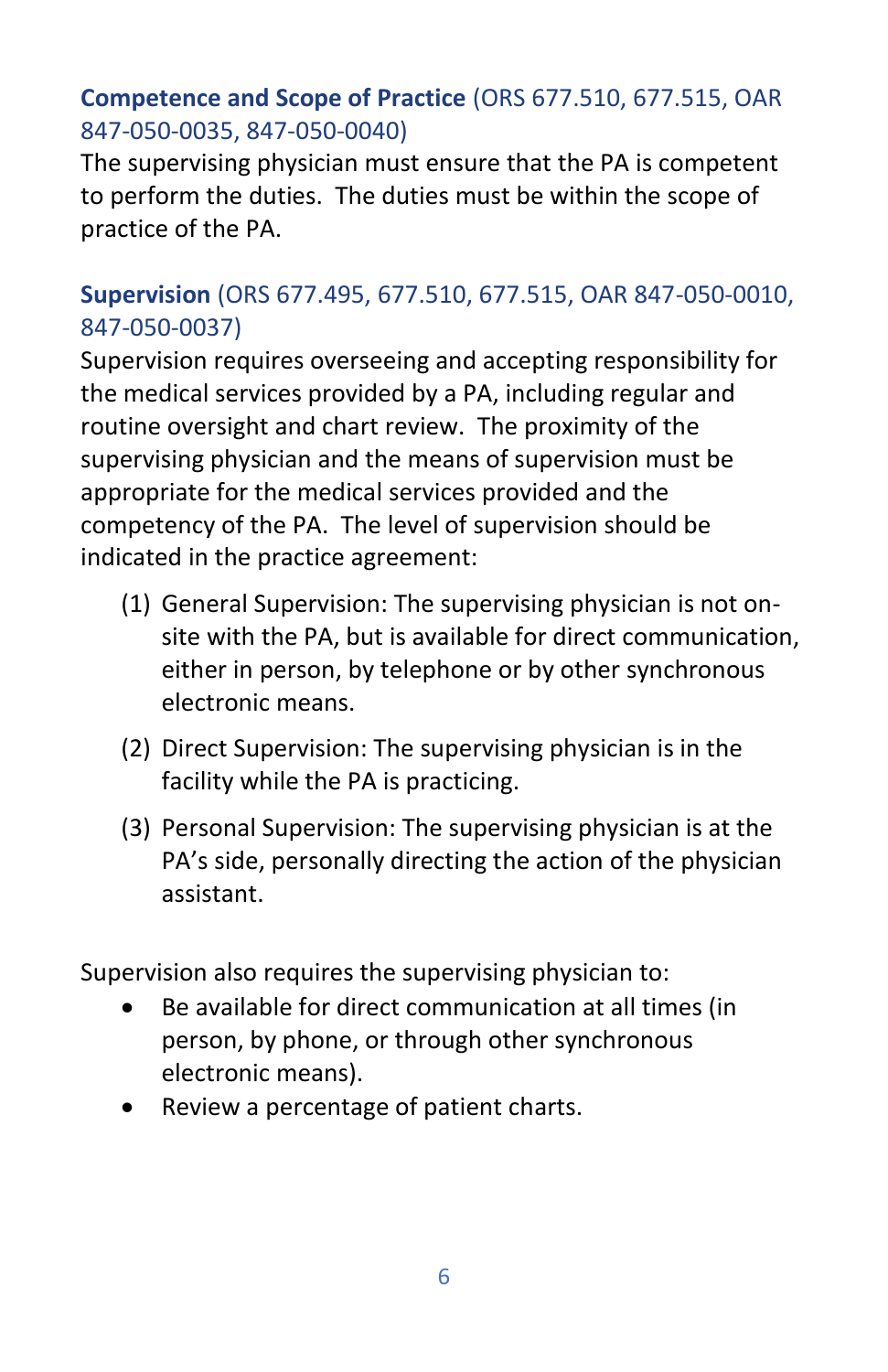# **PRACTICE AGREEMENTS**

#### **Establishing a Practice Agreement** (ORS 677.495, 677.510, 677.515, OAR 847-050-0010, 847-050-0037, 847-050-0040)

A practice agreement is a written agreement that describes the supervisory relationship between the supervising physician and the PA, including a description of duties the PA may perform. A PA may not practice medicine until a practice agreement is in place. Medical services provided by the PA must be:

- (1) Outlined by the supervising physician in the practice agreement;
- (2) Within the PA's competence and scope of practice; and
- (3) Provided under the supervision of the supervising physician.

The practice agreement should indicate the level of supervision for the medical services. See also, "Supervision." The practice agreement must include the settings and licensed facilities where the PA will provide services. However, additional, intermittent practice settings such as schools, sporting events, health fairs and long term care facilities do not need to be included.

**Within 10 days of establishing a practice agreement, the supervising physician must submit the practice agreement to the Board online at [http://omb.oregon.gov/login.](http://omb.oregon.gov/login)** A copy must be kept at the practice location. Although the Board does not approve or deny practice agreements, the Board may request a meeting with a supervising physician or a PA to discuss a practice agreement.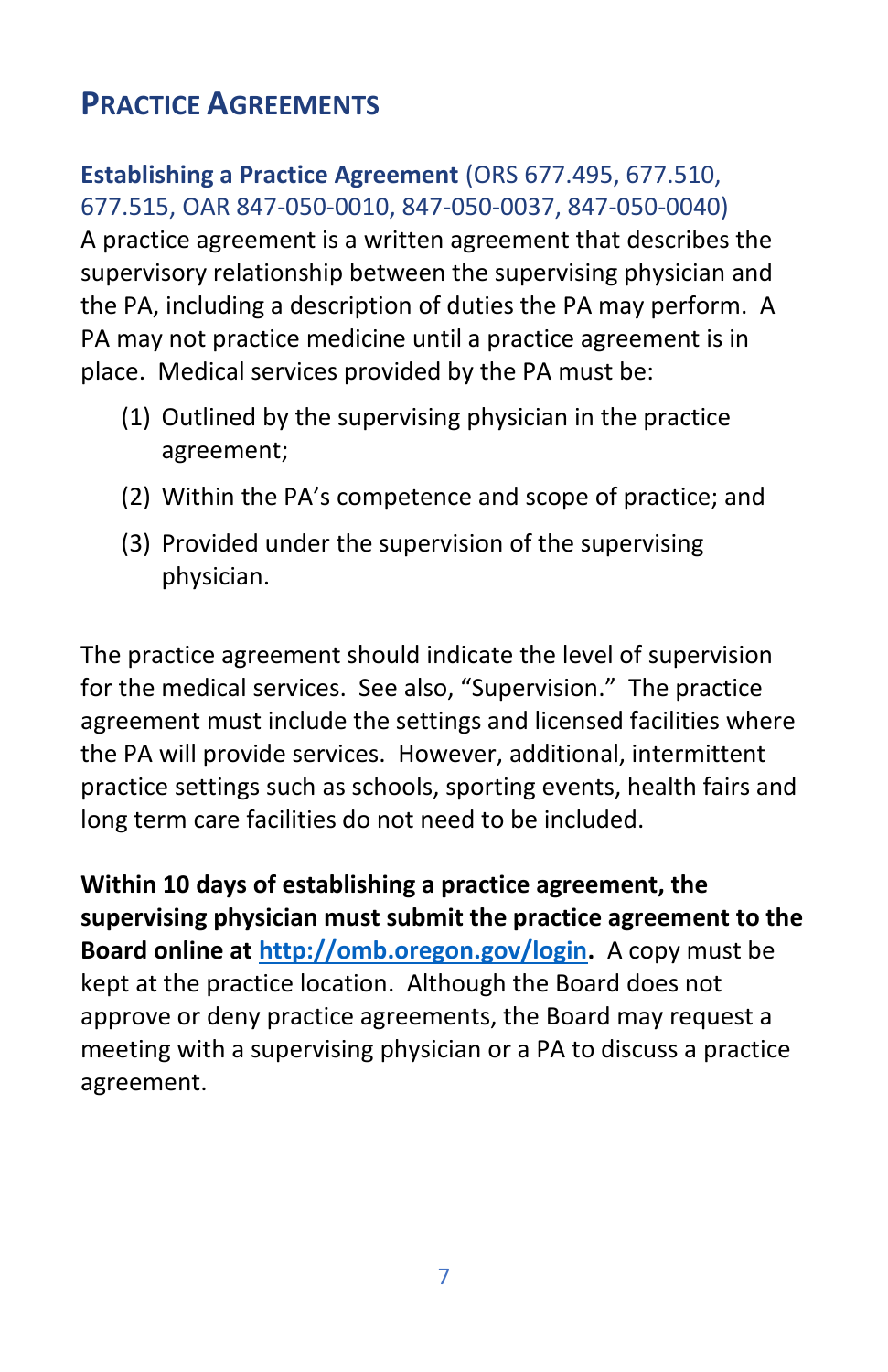#### **Practice Descriptions** (ORS 677.510, OAR 847-050-0010, 847-050- 0040)

A "practice description" is a written description of the duties and functions of the PA, which was subject to Board approval prior to January 1, 2012. A PA practicing under a practice description may continue to practice in accordance with the practice description and is not required to enter into a practice agreement unless changes are made to the supervisory relationship.

#### **Maintaining a Practice Agreement** (ORS 677.510, OAR 847-050- 0040, 847-050-0042)

If a change is made to the practice agreement, an update must be submitted to the Board within 10 days. Modify a practice agreement at [http://omb.oregon.gov/login.](http://omb.oregon.gov/login) During the biennial license renewal process, the supervising physician and the PA will each be asked to verify that the practice agreement is still current and no updates are needed.

#### **Practice agreements on file with the Board can be viewed online through the PA's license verification at <http://omb.oregon.gov/verify>**.

#### Ending the Supervisory Relationship (OAR 847-050-0050) Within 15 days of a supervisory relationship ending, both the supervising physician and the PA must notify the Board of the reason(s) for termination. Terminate a practice agreement online at [http://omb.oregon.gov/login.](http://omb.oregon.gov/login)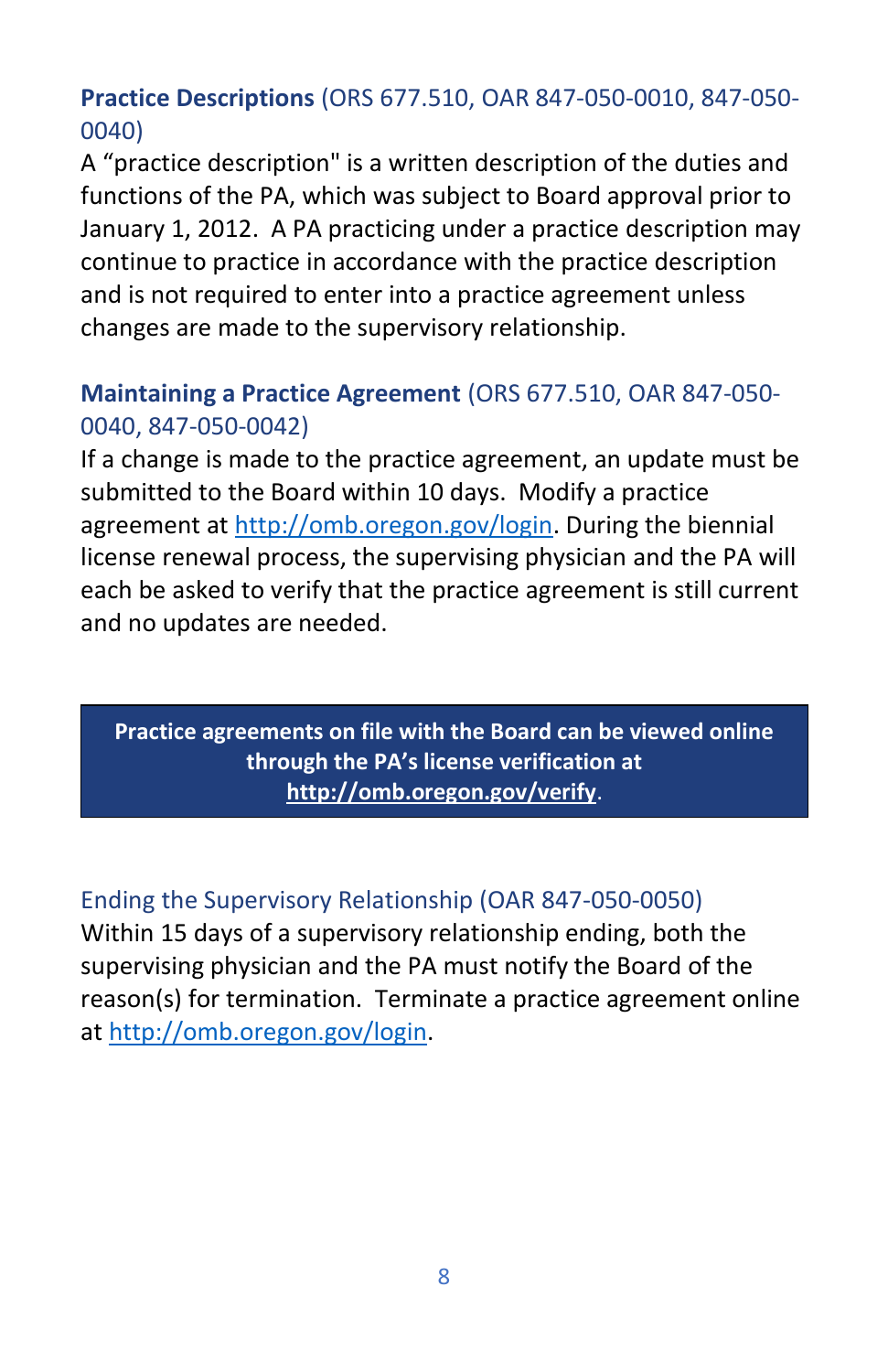# **AUTHORITY TO PRESCRIBE, ADMINISTER & DISPENSE**

#### **Prescribing** (ORS 677.515, OAR 847-050-0041)

All prescriptions issued by a PA must include the name, office address, and telephone number of the PA. The PA's signature on the prescription must be followed by the letters "P.A." The PA's DEA number must be shown on prescriptions for controlled substances.

*Schedule III-V* prescribing may be allowed by the supervising physician in the practice agreement or Board-approved practice description.

*Schedule II* prescribing may be allowed by the supervising physician in the practice agreement or practice description if the PA is maintaining certification with the National Commission for the Certification of Physician Assistants (NCCPA).

#### **Administration** (ORS 677.515, OAR 847-015-0025)

A PA may administer medication directly to the patient in the office or clinic setting, if the practice agreement includes this allowance.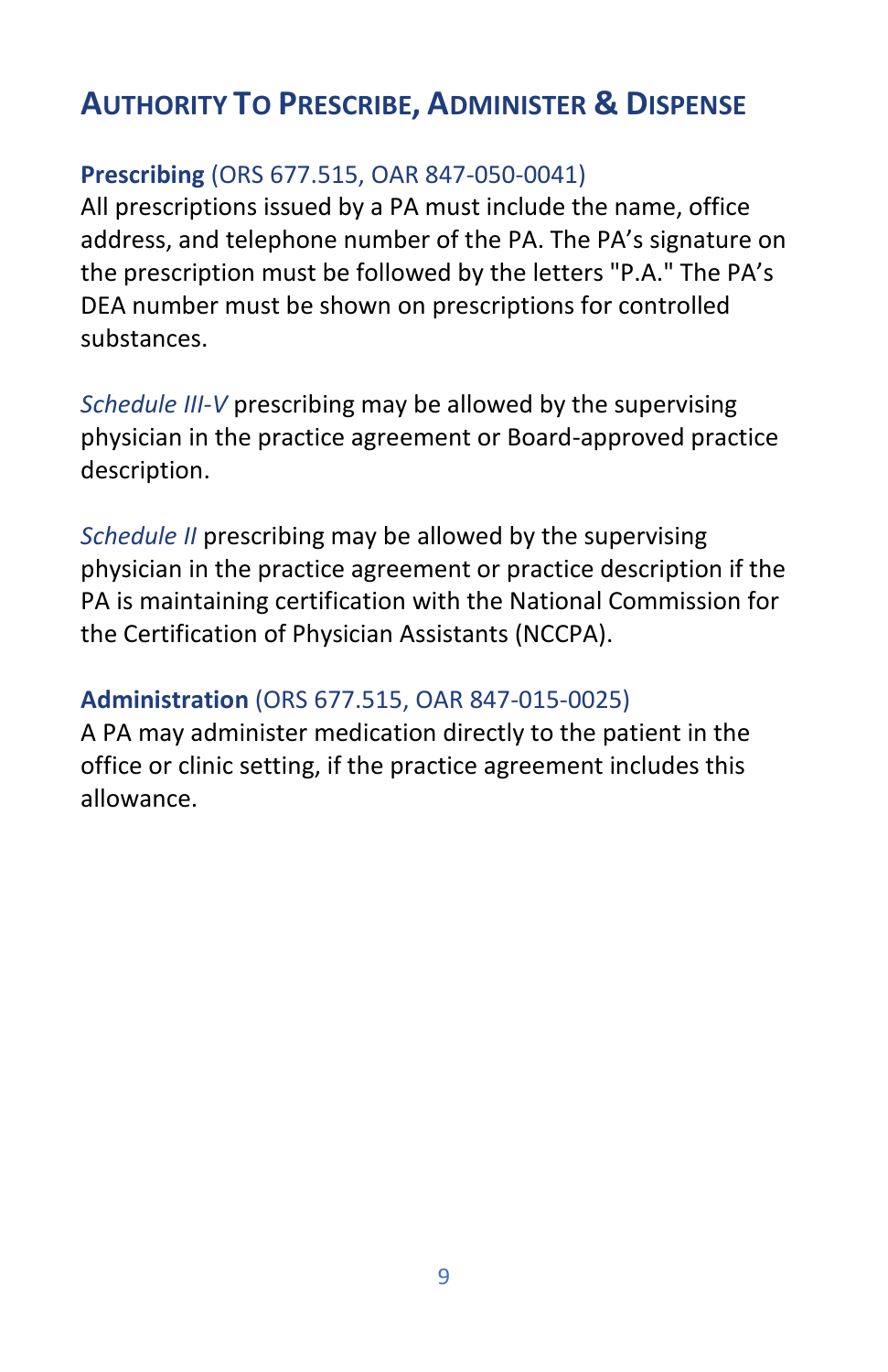**Dispensing** (ORS 677.510-677.515, OAR 847-015-0025, 847-050- 0041)

A PA must register with the Board for dispensing authority, [https://www.oregon.gov/omb/OMBForms1/mddo-dispensing](https://www.oregon.gov/omb/OMBForms1/mddo-dispensing-physician-application.pdf)[physician-application.pdf.](https://www.oregon.gov/omb/OMBForms1/mddo-dispensing-physician-application.pdf)

A PA will only be approved to dispense medications that the PA is authorized to prescribe. Dispensing authority must be provided in the practice agreement or the practice description. The PA must dispense medications personally. Any dispensed medication must be pre-packaged, and the PA must maintain records of receipt and distribution. There are two types of dispensing authority:

*"Underserved Dispensing"* authority allows a PA to dispense in areas where patient access to a pharmacy is restricted because of geographic or financial restraints. The practice agreement application must explain the need for this authority, including accessibility to the nearest pharmacy.

*"General Dispensing"* authority allows a PA to dispense regardless of clinic location or patient population. However, the clinic must be registered with the Board of Pharmacy as a dispensing location.

The PA may not dispense Schedule II through IV controlled substances.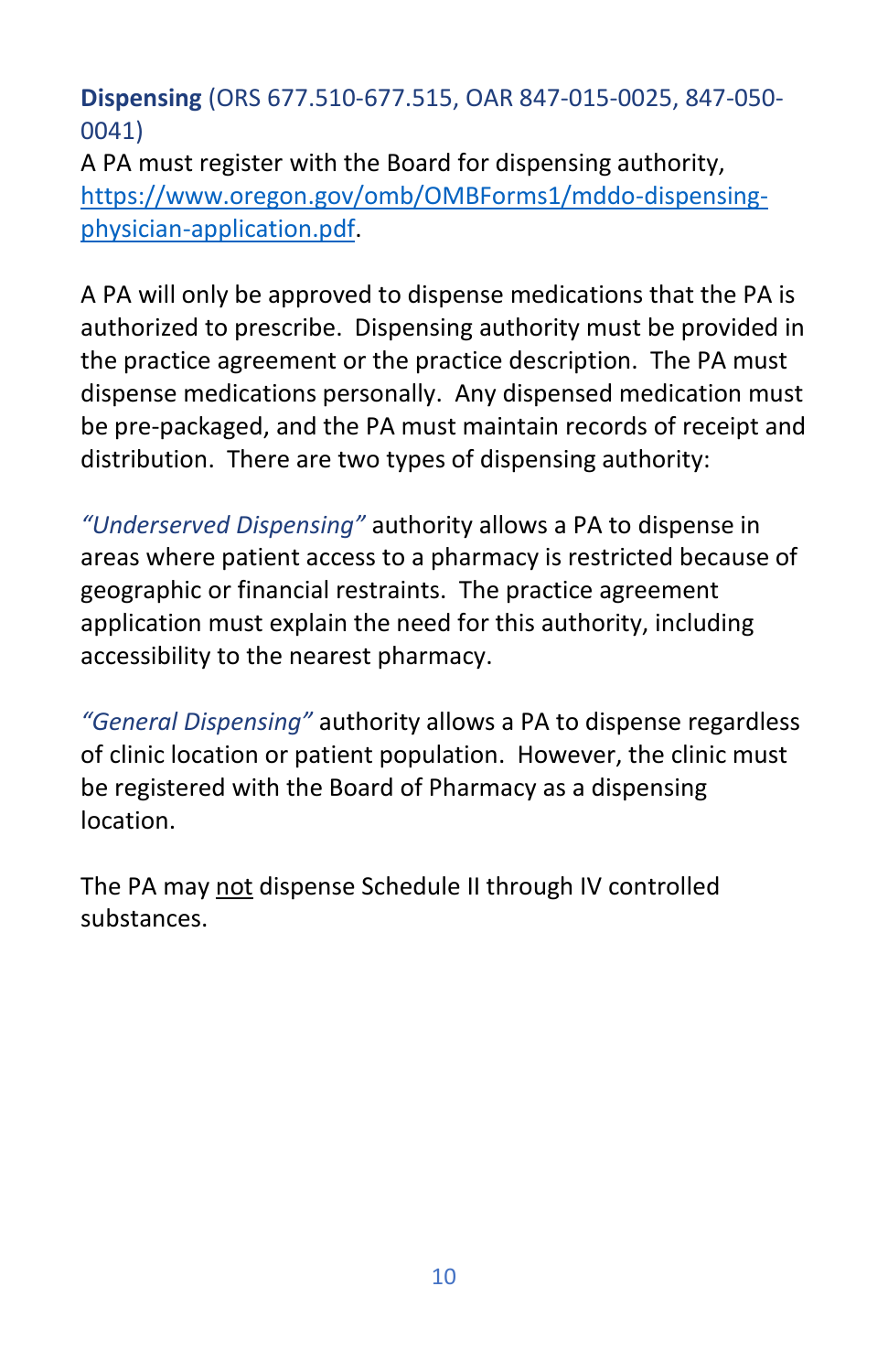# **OTHER AUTHORITY**

#### **Informed Consent** (ORS 677.097, 677.515)

A PA may obtain informed consent for treatment that the PA will provide.

#### **Death Certificates** (ORS 677.518)

A PA may complete and sign death certificates.

#### **IDENTIFICATION**

#### (OAR 847-050-0035, 847-050-0040)

When providing medical services, the PA must clearly identify himself or herself as a physician assistant and must not allow patients or other health care professionals to be misled into believing the PA is a physician or other type of health care provider. The PA must wear a name tag with the title "physician assistant" clearly displayed. Holding oneself out or allowing another person to represent the PA as a physician is grounds for discipline.

# **RATIOS**

#### (ORS 677.510)

A supervising physician may supervise up to four (4) PAs, unless the Board approves a request to supervise additional PAs. A PA may be supervised by up to four (4) supervising physicians, unless the Board approves a request to be supervised by additional supervising physicians. See also "Supervising Physician Organization."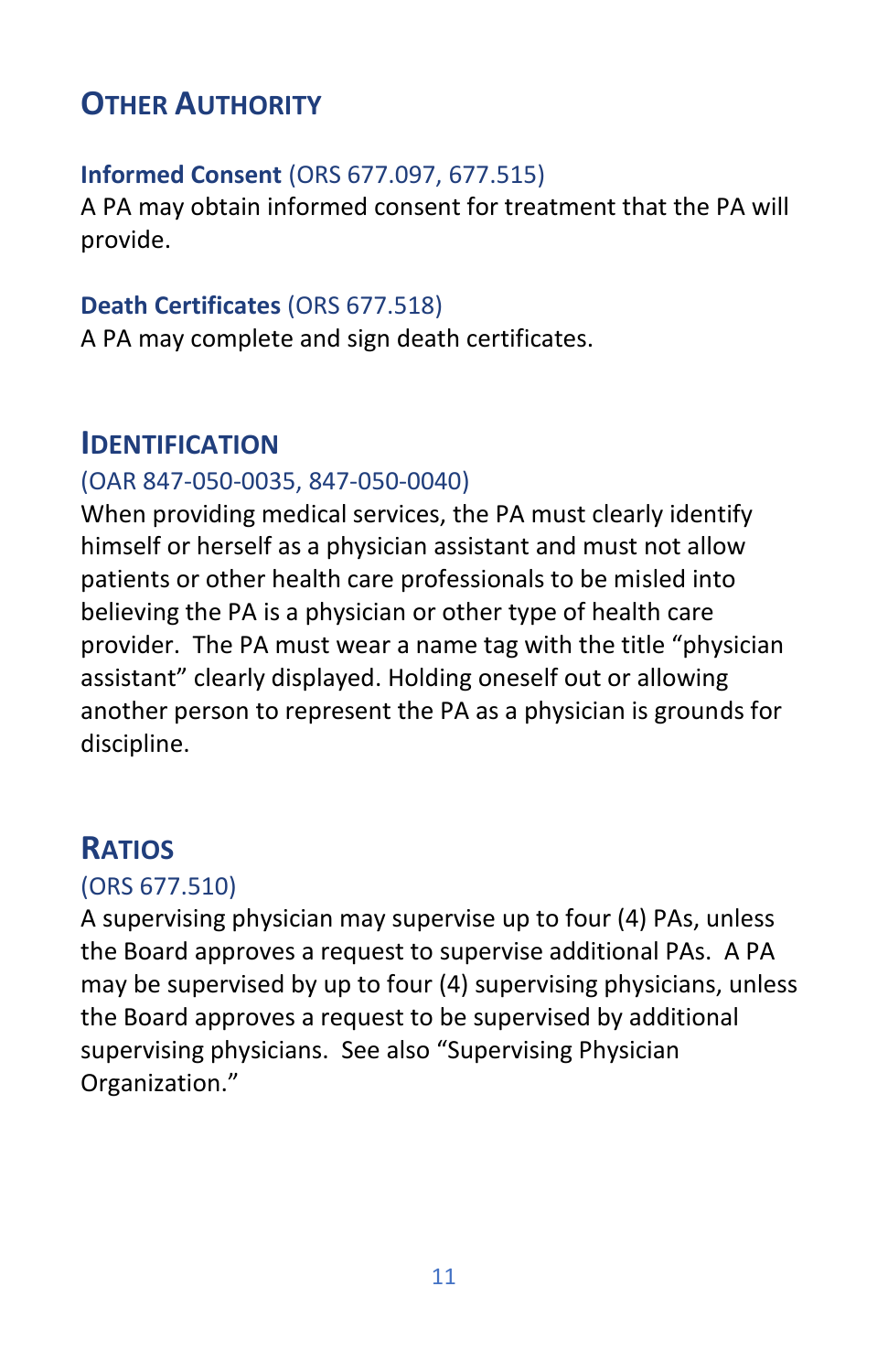#### **SUPERVISING PHYSICIAN ORGANIZATION (SPO)** (ORS 677.495, 677.510, OAR 847-050-0010, 847-050-0036)

A Supervising Physician Organization (SPO) is an alternative supervisory structure intended to provide flexibility to physician-PA teams. SPOs allow a group of supervising physicians to collectively supervise the PA(s). A SPO is composed of supervising physicians; PAs may be supervised by a SPO but are not members of the SPO. **All supervising physicians in a SPO must apply to the Board before supervising PAs.**

Ratios do not apply to SPOs. In other words, a SPO may be composed of any number of supervising physicians and may supervise any number of PAs. Supervising physicians within a SPO are subject to the same responsibilities, requirements, and supervisory duties as any other supervising physician except that the supervision may be shared.

#### **Establishing and Maintaining a SPO**

To establish a SPO, a group must provide the Board with the SPO's name, the name of the primary supervising physician, and the names of all supervising physicians who will provide supervision as part of the SPO. The SPO must notify the Board when any changes are made.

#### **Primary Supervising Physician**

The SPO must designate one "primary supervising physician," who is responsible for the administrative direction of the SPO. This physician may also provide clinical supervision.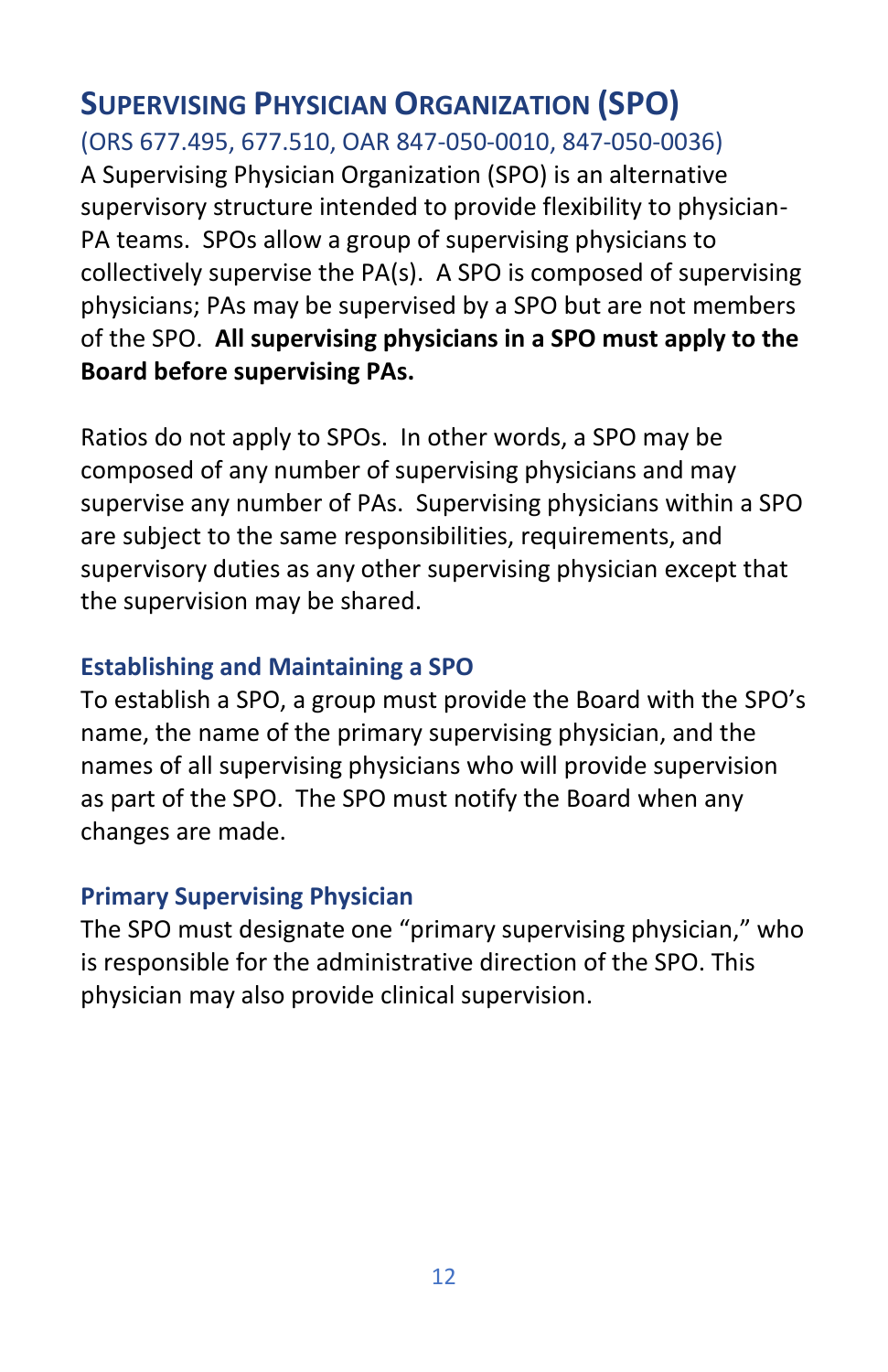# **AGENTS**

## (ORS 677.510, OAR 847-050-0038)

A supervising physician may designate an agent to direct and supervise the PA when the supervising physician is unavailable for short periods of time. The agent must be an Oregon-licensed physician in good standing.

The supervising physician must ensure that the agent understands and accepts supervisory responsibility. An agent must sign an acknowledgement form, which is kept at the primary practice location with the practice agreement.

**NOTE**: Agents are not available to a Supervising Physician Organization (SPO).

# **LOCUM TENENS ASSIGNMENTS**

## (QAR 847-050-0029)

Substitute supervising physicians and substitute PAs may take locum tenens assignments.

- The supervising physician of record must notify the Board of the upcoming locum tenens substitution within ten (10) days of the start of the locum tenens assignment.
- The substitute supervising physician must be a Boardapproved supervisor and hold an Oregon license with active, locum tenens, or emeritus status.
- A substitute PA must be qualified to provide the same type of service as described in the practice agreement and hold an Oregon license with active, locum tenens, or emeritus status.
- The practice agreement may remain unchanged or may be modified.